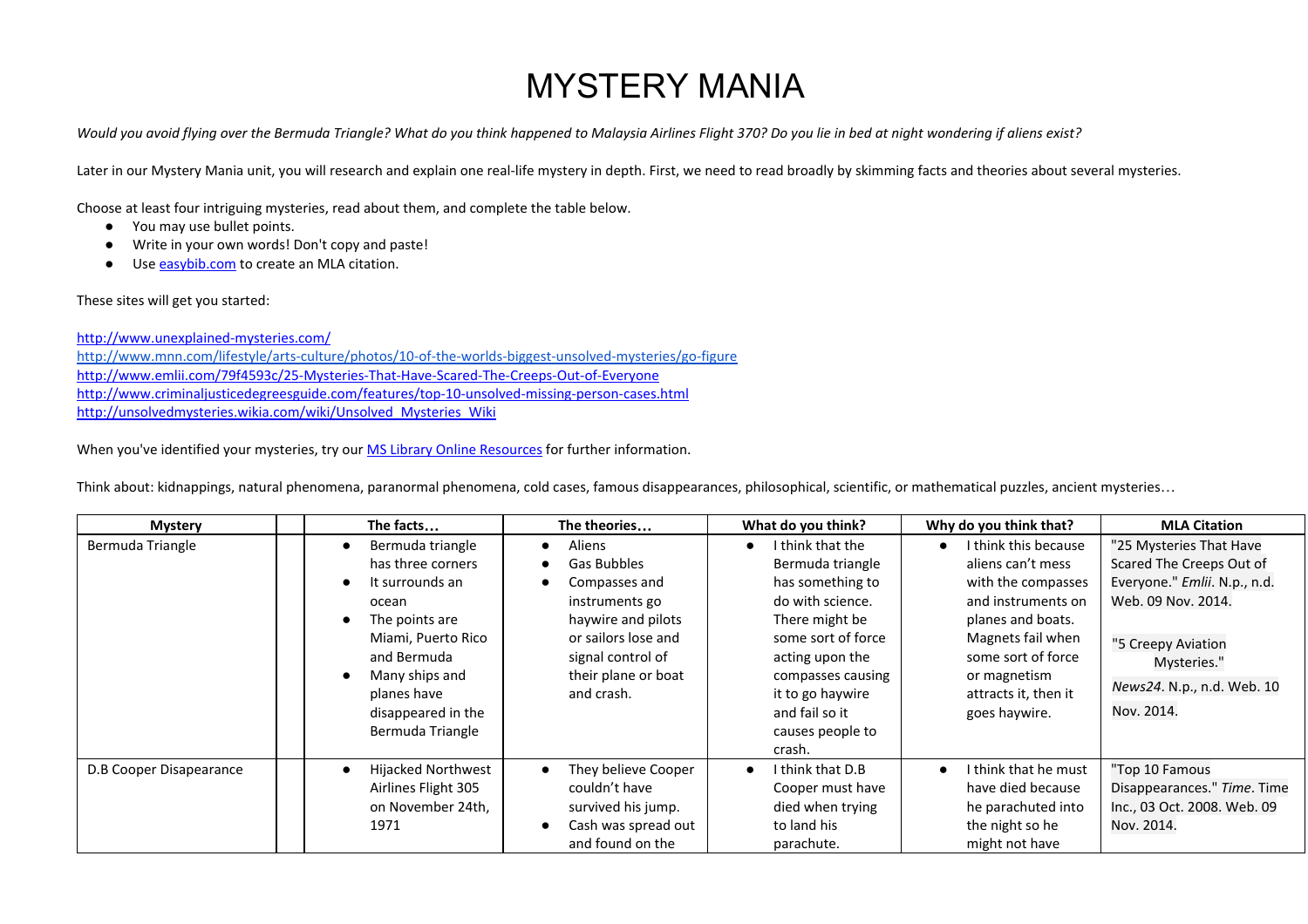|                         | He said that the 36<br>$\bullet$ | Columbia River Bank                 |                                 | been able to see                  |                              |
|-------------------------|----------------------------------|-------------------------------------|---------------------------------|-----------------------------------|------------------------------|
|                         | passengers had                   | so people think that                |                                 | where he was                      |                              |
|                         | briefcases which                 | he could have                       |                                 | going. The cash                   |                              |
|                         | contained bombs                  | walked to                           |                                 | they found might                  |                              |
|                         | D.B Cooper<br>$\bullet$          | Vancouver and put                   |                                 | have fallen out                   |                              |
|                         | received \$200,000               | the cash in the river               |                                 | when he was flying.               |                              |
|                         | and several                      | since he knew the                   |                                 | He could have                     |                              |
|                         | parachutes                       | government had                      |                                 | flown into the                    |                              |
|                         | delivered to him                 | recorded the serial                 |                                 | woods and died.                   |                              |
|                         | He demanded the                  | numbers.                            |                                 |                                   |                              |
|                         | plane to fly him to              | Cooper survived and<br>$\bullet$    |                                 |                                   |                              |
|                         | Mexico.                          | hid his parachute in                |                                 |                                   |                              |
|                         | He asked for the                 | an animal den. Then                 |                                 |                                   |                              |
|                         | rear door to remain              | he bought one                       |                                 |                                   |                              |
|                         | unlocked and the                 | bottle of tequila at a              |                                 |                                   |                              |
|                         | plane to be flown                | time. To fool the                   |                                 |                                   |                              |
|                         | low and slow.                    | police, he dropped                  |                                 |                                   |                              |
|                         | He parachuted into               | some bundles of                     |                                 |                                   |                              |
|                         | the night over                   | cash in the water.                  |                                 |                                   |                              |
|                         | Reno, Nevada                     |                                     |                                 |                                   |                              |
|                         | No one witnessed                 |                                     |                                 |                                   |                              |
|                         | his jump even                    |                                     |                                 |                                   |                              |
|                         | though 5 planes                  |                                     |                                 |                                   |                              |
|                         | trailed behind.                  |                                     |                                 |                                   |                              |
| Roswell                 | In 1947, an<br>$\bullet$         | It was an alien flying<br>$\bullet$ | I think that the<br>$\bullet$   | I think this because<br>$\bullet$ | "10 Creepy Unexplained       |
|                         | unidentified flying              | saucer that crash                   | object was a                    | I don't believe that              | Mysteries." Kizaz. N.p., 26  |
|                         | object crash-landed              | landed.                             | secret and new                  | aliens are real. I                | Sept. 2013. Web. 09 Nov.     |
|                         | in Roswell, New                  | It was a weather<br>$\bullet$       | military plane used             | think that the                    | 2014.                        |
|                         | Mexico.                          | balloon that                        | for spying. I think             | military must have                |                              |
|                         | Debris was found<br>$\bullet$    | crashed.                            | it crash landed                 | tried to create a top             |                              |
|                         | by locals.                       | It was a top secret                 | when trying to fly              | secret spy plane                  |                              |
|                         | RAAF said it was a               | weapons project.                    | for the first time.             | that looks like a                 |                              |
|                         | flying disk but later            |                                     | They must have                  | flying saucer.                    |                              |
|                         | said it was a                    |                                     | designed it like a              |                                   |                              |
|                         | weather balloon                  |                                     | flying disk.                    |                                   |                              |
| UFO filmed by passenger | Filmed over Iran<br>$\epsilon$   | The object is a new<br>$\bullet$    | I don't believe in<br>$\bullet$ | Since it was found<br>$\bullet$   | "UFO Filmed by Airline       |
| over Iran               | Passenger captured               | smaller type of                     | aliens so I think               | in Iran, I thought                | Passenger over Iran." -      |
|                         | a video of a weird               | aircraft.                           | that was smaller                | that the object                   | Unexplained Mysteries. N.p., |
|                         | flying object.                   | It is computer<br>$\bullet$         | aircraft or device. I           | must be some kind                 | 8 Nov. 2014. Web. 08 Nov.    |
|                         | The object seems                 | generated fake.                     | believe it has                  | of military object                | 2014.                        |
|                         | like a white disc                |                                     | something to do                 | used because it                   |                              |
|                         |                                  |                                     | with the military.              | traveled at a fast                |                              |